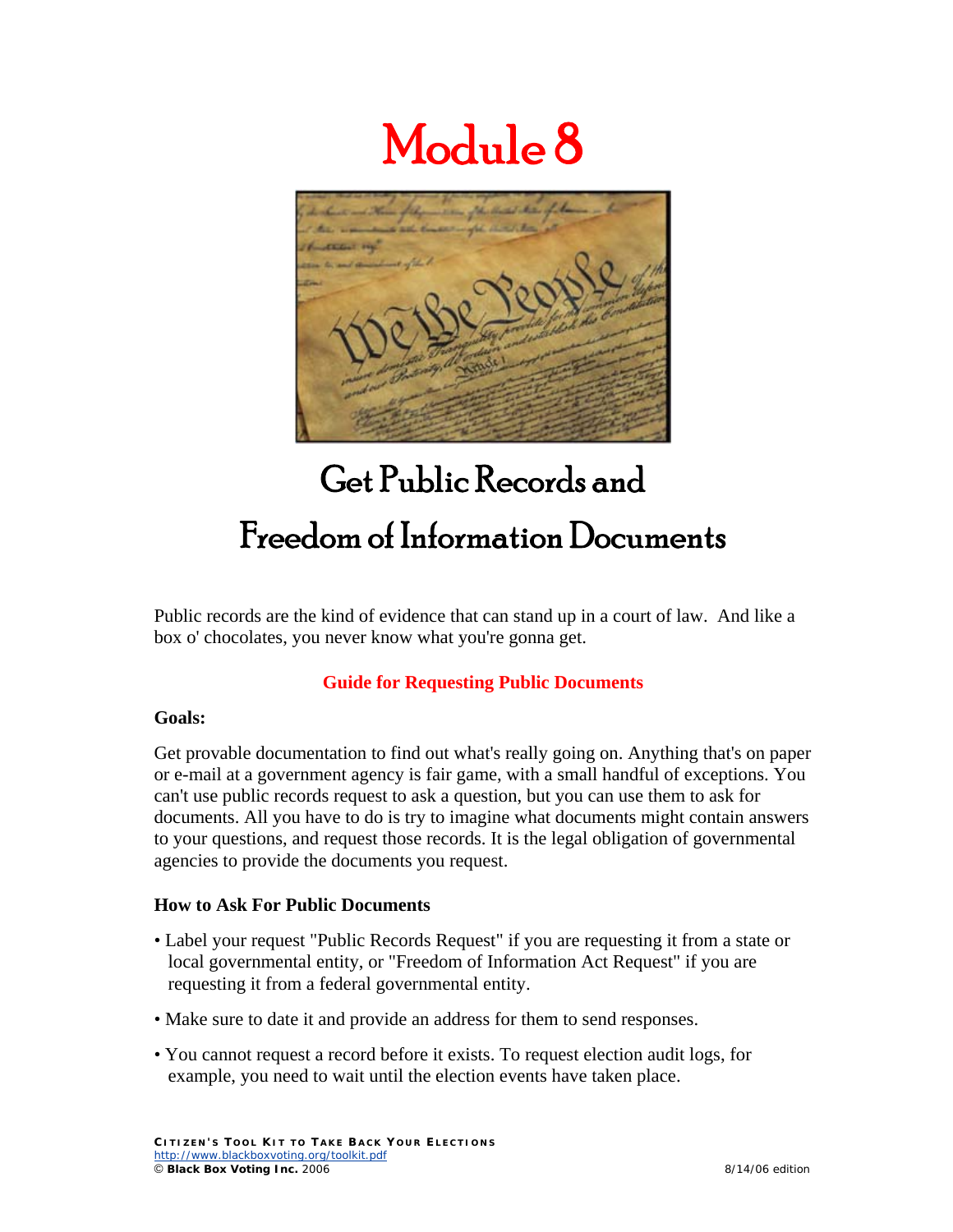- Once you have requested a record, it is illegal to destroy it. If you think you might need a time-sensitive record but you aren't sure, request it as soon as possible and ask that they quote you a price for it. You can always decide not to purchase it.
- Ask for a document, and be as specific as you can when describing it. You can't ask them to tell you information, instead you must request a record. For example: "Final, executed contract between vendor and Secretary of State's Office."
- In most locations, you can do public records requests by e-mail. An exception is Arizona, which requires you to fill out a form, which you can obtain from the Secretary of State's Web site.
- In most locations, you can request records and they must give them to you even if you don't live there. Exceptions include the state of Tennessee, which requires residency.
- The simplest thing to do is to just ask if there is a rule against sending you the records for some reason, they will write to tell you that.
- Most states have a statutory deadline for responses to your requests. Usually, you will get a response within three weeks, sometimes within a day, if you sent it by e-mail. An exception is the state of Maryland, which can take up to 30 days to respond to you.
- You will usually be informed of an estimated charge for the records, in which case you can opt to quit or go on. Charges are regulated, but vary widely from state to state. Usually the charges involve only minor copying fees. Sometimes they tack on a labor charge, around \$20 per hour. Just ask them to quote you the price before filling the request. The most exorbitant fees we've seen are from the state of Michigan, which once quoted us a fee of \$125,000 just to look for some records. Obviously, you do not have to accept the fee if it is extravagant.
- You can find the public records laws for your state here: [www.foiadvocates.com/records.html.](http://www.bbvforums.org/forums/messages/73/www.foiadvocates.com/records.html) We recommend that you just try making a request without spending a lot of time studying up on it. The laws will be something you will want to refer to if you are turned down on your request, or if they quote a price that is too high.
- Citizens doing public records requests for the first time often take an adversarial approach, believing they must show assertiveness. In fact, all governmental agencies are quite used to filling records requests, and there is no reason to be aggressive.
- Requesting public documents is not hard, and even imperfect requests are usually processed.
- Avoid the temptation to ask for everything but the kitchen sink. Be as specific as possible, and limit your request to a few items at a time.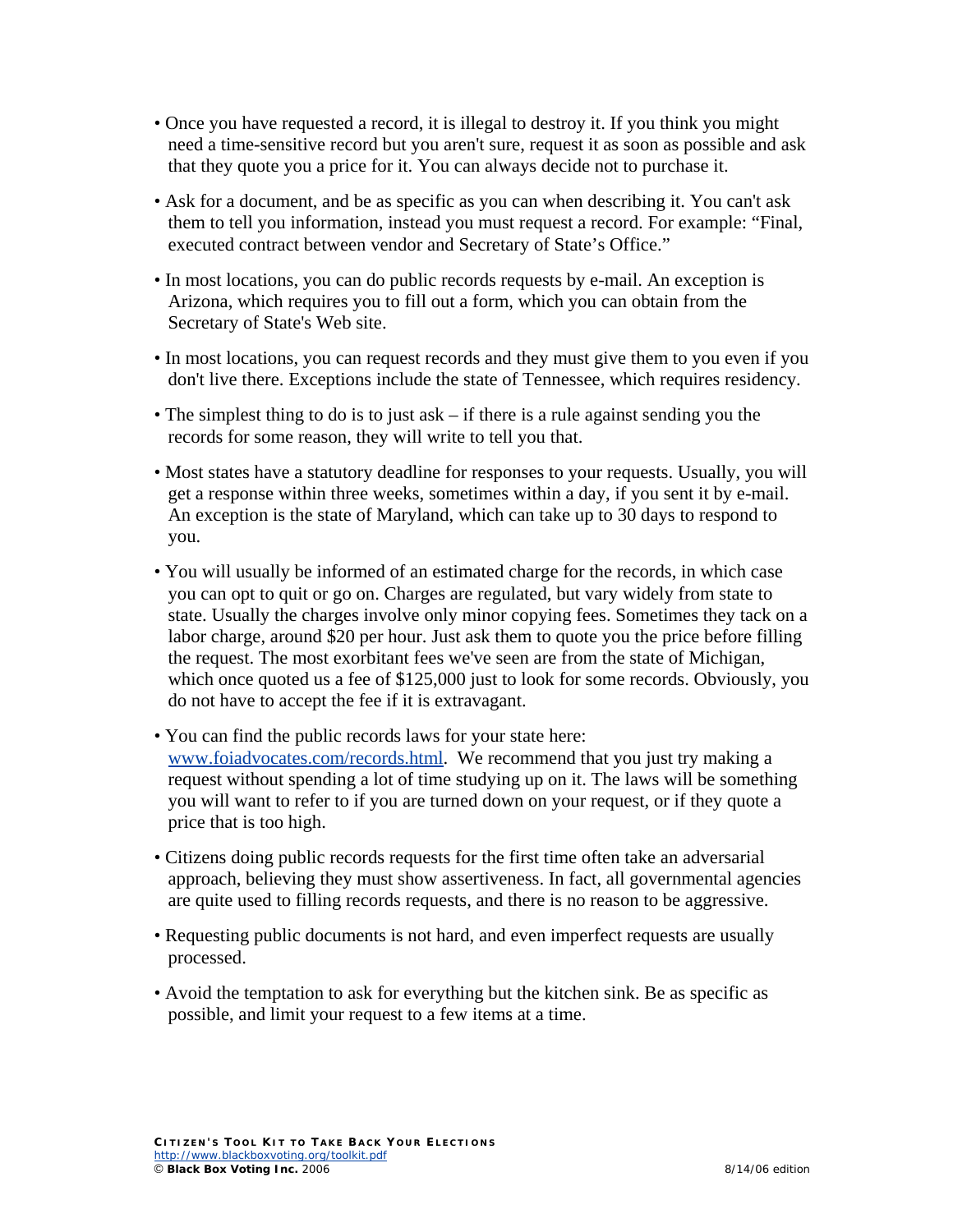#### **Tips for getting the records you want:**

- Put a date limitation on the records. For example, request "All correspondence, electronic or otherwise, to or from Inspector G. Gadget between the dates of January 1, 2004 and April 30, 2004."
- Many states will refuse to fill records requests they consider to be "too broad" or "overly burdensome" so resist the temptation to ask for things like "all correspondence for the last 10 years from all elections directors." Put tighter qualifications on your requests.
- Consider submitting a separate request for each item you request. Sometimes, a public agency will send a reply that is not informative, saying your request is "too vague" or "too broad." If you asked for 10 items on one request, all 10 can be derailed if officials object to one item. If you send separate requests, only the item the official objects to can be derailed. Also, some states like Washington and Colorado have punitive damages for wrongfully withholding records. This can be assigned per records request. If you have submitted separate requests, those charges will accumulate faster.

Another way to skin this cat is to choose to ask for several items on one request, but use language that severs one request from the next, like this:

*"This document creates 12 distinct open records request numbered 1a, 1b, 1c, 1d, 2a, 2b,2c,2d, 3a,3b,3c, and 3d. These request are severable and are only included in a single document for administrative simplicity and thematic similarity. It is understood the delay or denial regarding the production records for one request will not affect or delay the production of records covered by a different request."*

The point is, you want 12 distinct open records requests -- 12 separate correspondences asking for one thing each or one correspondence asking for 12 things, with severable language.

• It is courteous to acknowledge receipt of records which satisfy one of your requests, but be sure you indicate which is satisfied and which is not, like this:

*I just received a package of records today related to my open record requests on <date> Records for record requests 1a, 2a and 3a have been fullfilled. I am still awaiting production on record for requests 1b, 1c, 2b, 2c, 3b, and 3c. Thank you for your time and diligence on this matter.*

Refer to the requests, plural.

- Also if you speak on the phone or in person get it in writing. Either have them put their words in writing (e.g. Can you put that in writing and mail it to me?) or write back an email/letter which states: "From our phone call (meeting) this afternoon it is my understanding that <fill in the blank> is this correct?"
- The government does not have to send you records that contain security-sensitive information. If you believe your request might tread on that area, ask anyway and add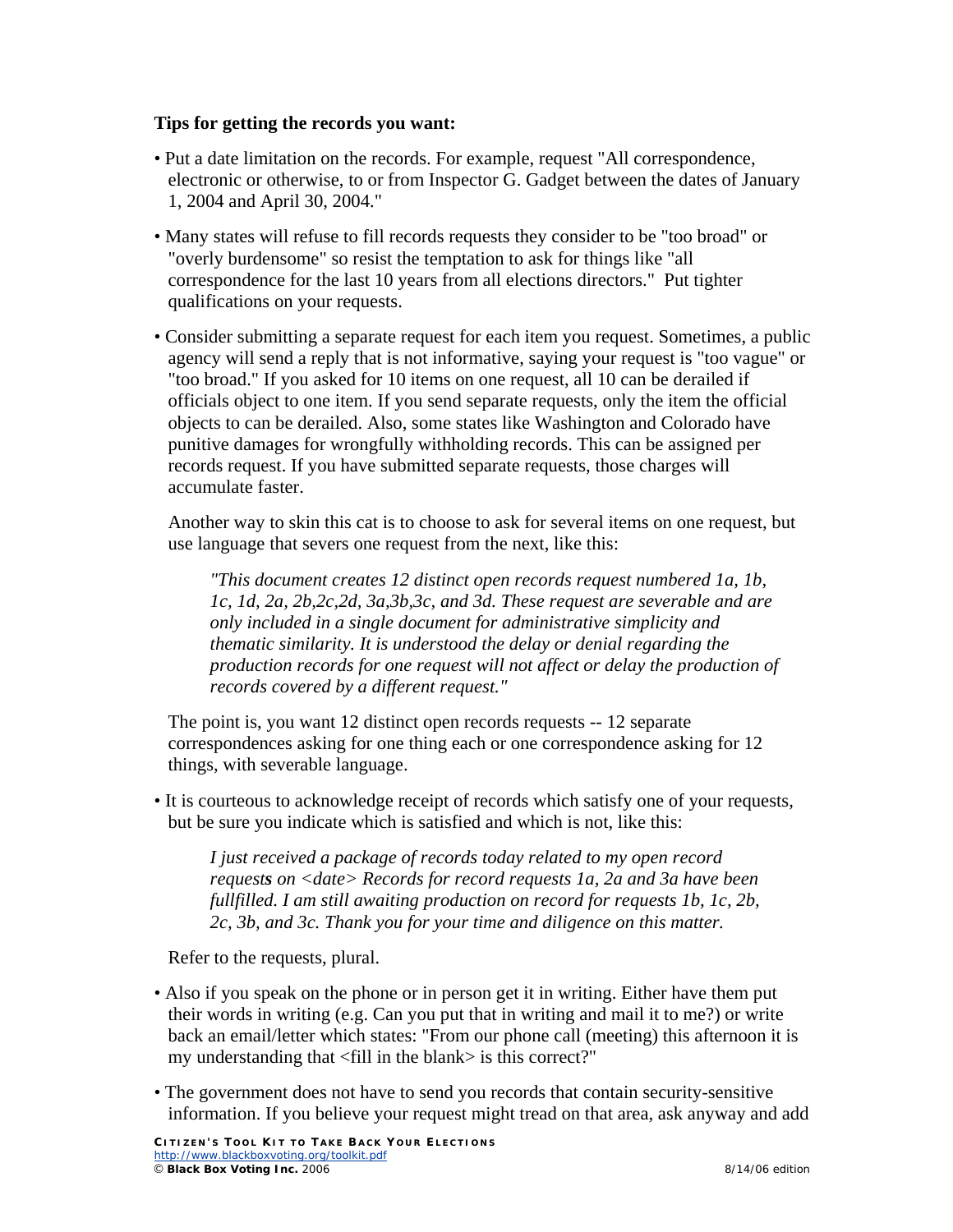that, in the event portions of the request invoke security exceptions, the appropriate items – and only those items -- be redacted.

• Your requests can be denied if they request personal information, such as the home address of your local policeman.

#### **When you request sensitive items that someone might not want you to have**

- If possible, have evidence ahead of time that the document exists before you ask for it and be prepared to get stonewalled and/or that the document may disappear.
- Don't shine a spotlight on what you really want. For example, if you want to know whether Dirty Harry was a paid contractor for the elections division, you might want to request "the list of approved vendors and contractors for the elections division" or "all disbursements by the elections division between the time period of June 1, 2006 and July 31, 2006."
- You may find more cooperation on sensitive matters from another division that has the same set of records. It is generally advised that if you are making finance or purchasing-related records requests for an elections division, that you go to the accounting division to make the request.
- Try to have others working with you who can either make appropriate related requests before, at the same time, or after you to help make your case.

#### **Elections records to ask for:**

- Some of the most interesting records you can request are copies of all "trouble slips," reports, telephone notes, poll worker notes and service notes pertaining to any anomalies or problems in a specific election. Request these promptly.
- Zero tapes and poll tapes, date and time stamped, from the location you are auditing
- "Statement of votes cast" or "Detail report" for final election results (which breaks the results out precinct by precinct).
- Modem logs
- Audit logs: Beginning date three months prior to the election, ending date two weeks after the election is certified.
- Windows event log
- Assignment sheets and locations including:
	- The list of polling places and precincts for the Nov. 7, 2006 election.
	- The poll worker assignment sheet for the Nov. 7, 2006 election.
	- The voting machine assignment log (identifying which voting machines were assigned to which locations) for the Nov. 7, 2006 election.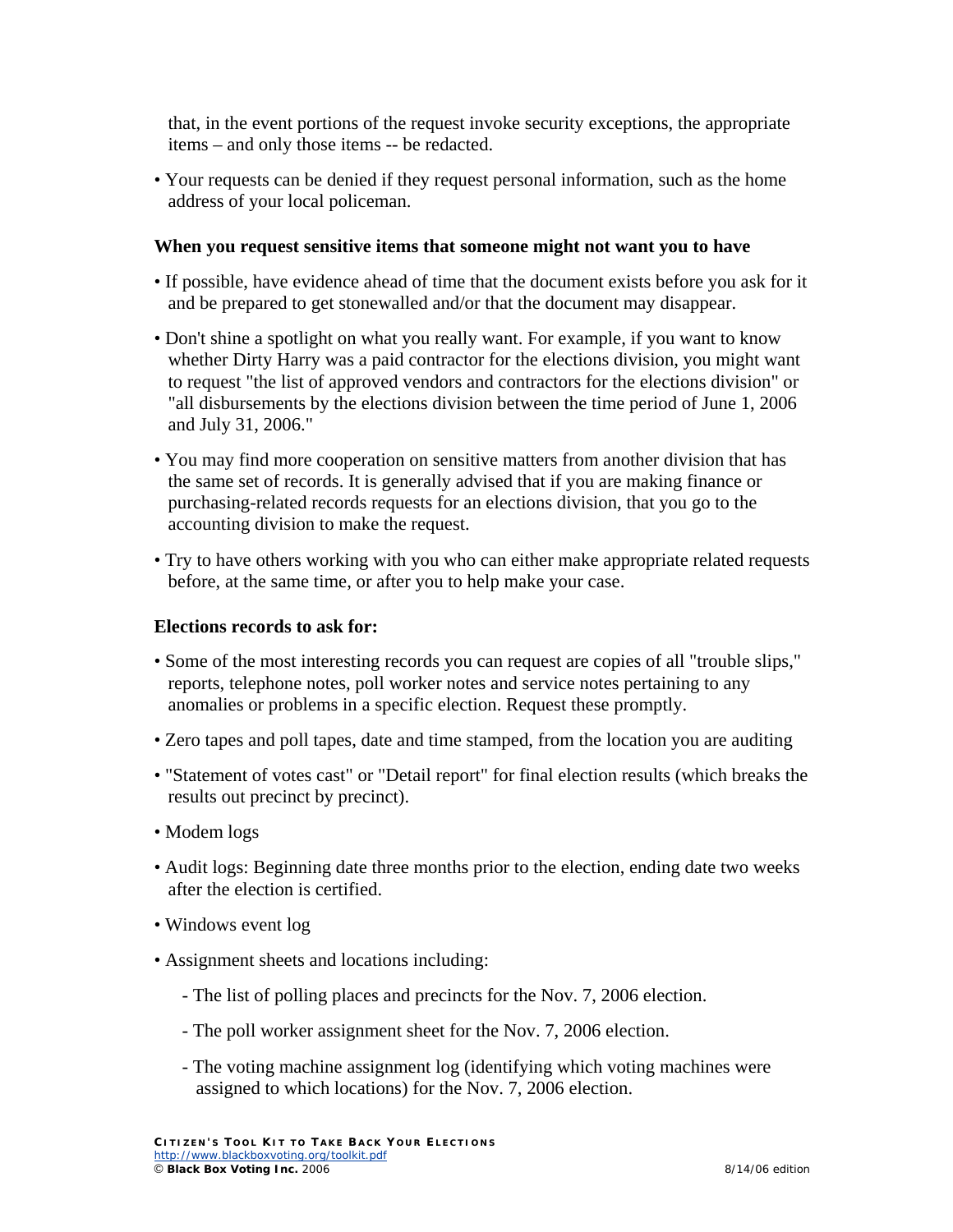- Authorized observer assignments for each polling place. Name of any political party observers and/or general public or civic group observers assigned to each location.
- All access logs of any person having access to the central tabulator.
- All "change logs" indicating changes, updates, deletions, or security programs added to your voting system dating back to \_\_\_\_\_\_\_\_\_\_\_\_\_\_ to \_\_\_\_\_\_\_\_\_\_\_\_\_.

#### **Examples of public records requests:**

You can see dozens of examples along with many of the responses to the requests here: <http://www.bbvforums.org/forums/messages/2197/10455.html>

**Collaboration and appreciation**: Black Box Voting wishes to thank **Armen Yousoufian,** a citizen from Washington, **Jeremiah Akin,** a citizen of Texas, formerly of California, **Tom Courbat**, a citizen from California, and John Washburn, a citizen of Wisconsin for contributing tips and advice on how to do public records requests.